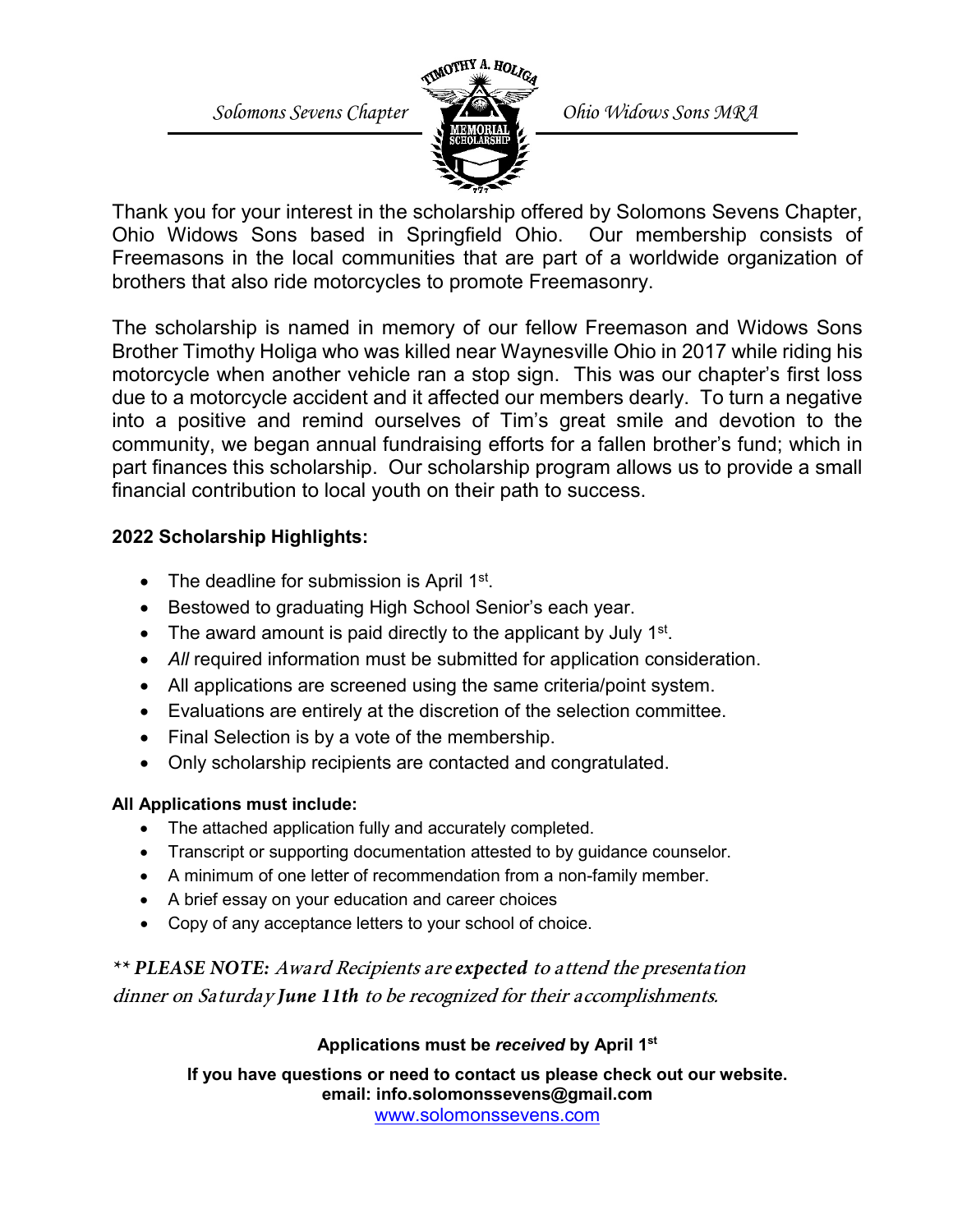| 2022                                                                                                                                                                                                     | Scholarship<br>eolarsur                                                                                                                                                                                                              | Application                                        |                         | 2022                               |
|----------------------------------------------------------------------------------------------------------------------------------------------------------------------------------------------------------|--------------------------------------------------------------------------------------------------------------------------------------------------------------------------------------------------------------------------------------|----------------------------------------------------|-------------------------|------------------------------------|
|                                                                                                                                                                                                          |                                                                                                                                                                                                                                      |                                                    |                         |                                    |
|                                                                                                                                                                                                          |                                                                                                                                                                                                                                      |                                                    |                         |                                    |
|                                                                                                                                                                                                          |                                                                                                                                                                                                                                      |                                                    |                         |                                    |
|                                                                                                                                                                                                          | Phone: _______________________________Email: ___________________________________                                                                                                                                                     |                                                    |                         |                                    |
|                                                                                                                                                                                                          | <b>Guardian's Address if other than above:</b>                                                                                                                                                                                       |                                                    |                         |                                    |
|                                                                                                                                                                                                          |                                                                                                                                                                                                                                      |                                                    |                         |                                    |
|                                                                                                                                                                                                          | City/Location: <u>www.community-community-community-community-community-community-community-community-community-community-community-community-community-community-community-community-community-community-community-community-co</u> | <b>GPA:</b>                                        | *provide documentation/ | attested by School Counselor       |
|                                                                                                                                                                                                          | Name & Location of School accepted/to be Attending:                                                                                                                                                                                  |                                                    |                         |                                    |
| Have you been awarded other scholarships or grants?<br><b>Yes</b><br>Are you or immediate family member's active motorcyclist?<br>Yes<br>Are you related to a member of any Masonic Organization?<br>Yes |                                                                                                                                                                                                                                      |                                                    |                         | <b>No</b><br>No <sub>1</sub><br>No |
|                                                                                                                                                                                                          |                                                                                                                                                                                                                                      |                                                    |                         |                                    |
|                                                                                                                                                                                                          |                                                                                                                                                                                                                                      |                                                    |                         |                                    |
|                                                                                                                                                                                                          |                                                                                                                                                                                                                                      |                                                    |                         |                                    |
|                                                                                                                                                                                                          |                                                                                                                                                                                                                                      |                                                    |                         |                                    |
|                                                                                                                                                                                                          |                                                                                                                                                                                                                                      |                                                    |                         |                                    |
|                                                                                                                                                                                                          | <b>Household Annual Gross Income:</b>                                                                                                                                                                                                | <u> 1989 - Johann Barn, amerikansk politiker (</u> |                         |                                    |